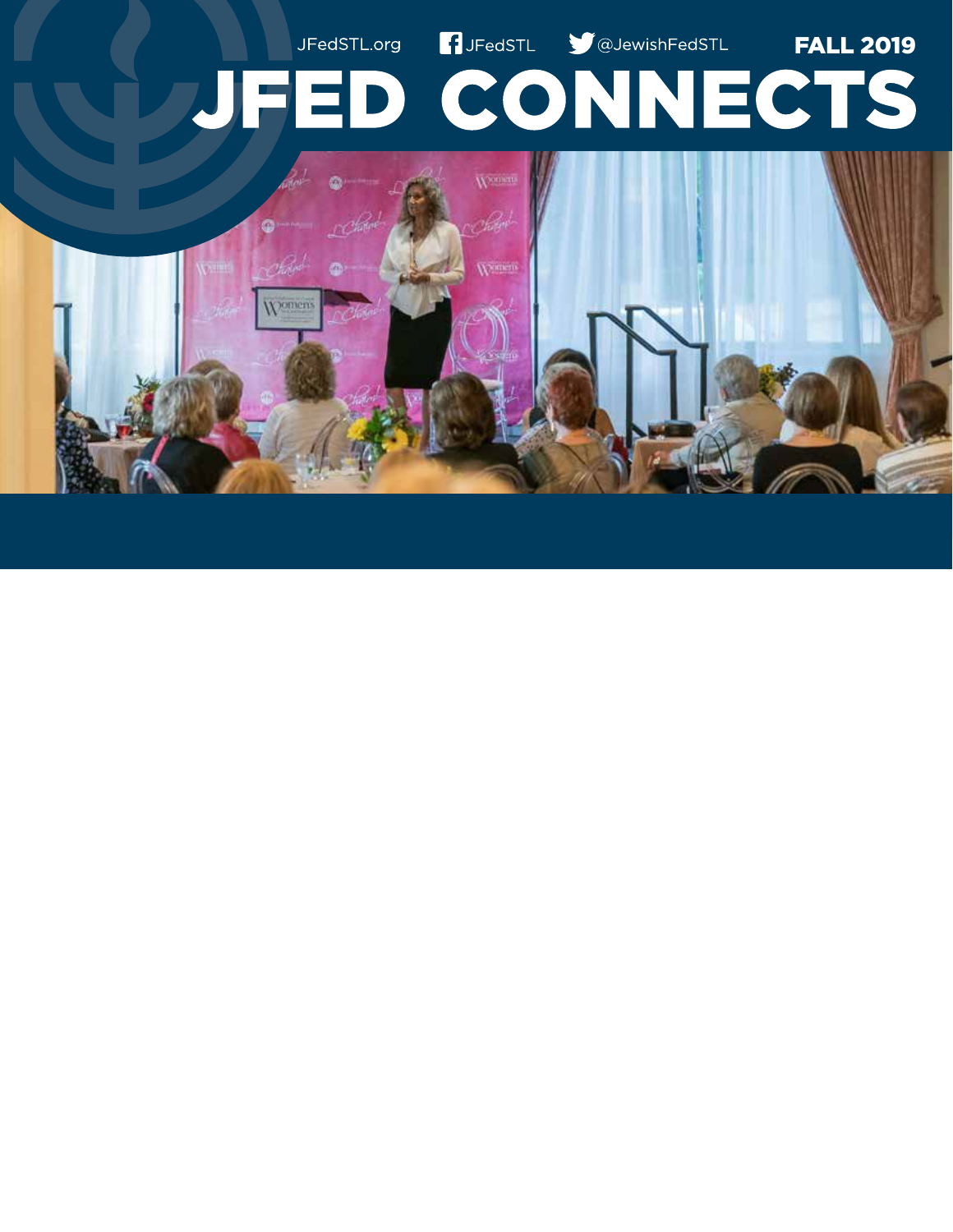

### FROM OUR BOARD CHAIR Greg Yawitz

During our 118th Annual Meeting, I was elected as the incoming Chair of the Federation board. For my first JFed Connects column, I wanted to share with you some of the thoughts I expressed upon my election:

It is truly a humbling experience

to be standing here tonight as our Federation's next community Board Chair. I accept this position with tremendous humility and will put every effort forth to honor those who have come before me.

After spending the last two years as Vice Chair of Community Investment, having served on our Strategic Planning committee, as a prior Vice Chair of Strategic Planning, a member of JFNA's National Young Leadership Cabinet, and a member of the 2015 Wexner Heritage cohort, I believe I am ready to take on this important role for our community.

I am excited to be co-chairing the search for our next CEO and know we will soon fill that position with a dynamic leader who will help us continue along the path we embarked upon over two years ago with the development of our strategic plan.

We would not be where we are today as a community without the leadership of Gerry and all our past board chairs as well as the amazing work and dedication of our tremendously talented and devoted staff. They amaze me every day with what they are able to accomplish.

In a few short months the secular calendar will turn to 2020, and I believe that is a symbolic number for our Federation. As we move into 2020, we need to have a clear vision of our path forward, as our optometrist friends would say, a 20/20 vision.

Rabbi Lord Jonathan Saks, the former Chief Rabbi of the United Hebrew Congregations of the Commonwealth of England, put forth seven principles of Jewish leadership, which I intend to follow during my term as Board Chair.

- a. Principle 1: Leadership begins with taking responsibility – I/we need to own our commitments, lead by example, and serve our community to the extent of our ability.
- b. Principle 2: No one can lead alone It is not just the other volunteers. It is the outstanding staff that will move us forward.
- c. Principle 3: Leadership is about the future If we only focus on the here and now and the issues of today, we will not be prepared for what comes next. We must work on addressing the issues at hand. However, we must always be mindful of

events on the horizon that will shape our future work.

- d.Principle 4: Leaders learn I learned a long time ago you should always be willing to learn from others and adapt. As leaders, we must be willing to accept that we cannot know it all and that others can teach us and help guide our decisions.
- e. Principle 5: Leadership means believing in the people you lead – No one can do it all, giving people responsibility and the room for them to lead is crucial. This principle will help us ensure a strong pipeline of future leaders.
- f. Principle 6: Leadership involves a sense of timing and pace – Rabbi Tarfon in Pirke Avot chapter 2 said, "It is not your responsibility to finish the work of perfecting the world, but you are not free to desist from it either..." We cannot hope to do it all. However, what we do we should do with an eye to success and the best outcomes possible.
- g.Principle 7: Leadership is stressful and emotionally demanding – We must acknowledge this and be mindful to make thoughtful decisions, not simply ones based on emotion or reactions. Processes must be followed and the best decisions made based on the situation. As Albert Einstein said, "Anyone who has never made a mistake has never tried anything new."

As we employ these principles of Jewish leadership, I believe we need to maintain a clear focus on Jewish unity. To embrace, honor, and celebrate the incredible diversity within our Jewish community. There are so many amazing ways we as Jews live our lives.

In a world where it is more common to think about what separates us, we must follow the words of the prophet Isaiah and be a light unto the nations. We must come together for our community and become an example of what is possible.

Whether you have been involved in the community in the past or if this is your first Federation meeting, I invite you to be a part of our community's future. There is much work to do and, as I noted earlier, no one can do it all. Great things are happening here and at our many community partners, and you can be a part of taking us to more inspiring outcomes.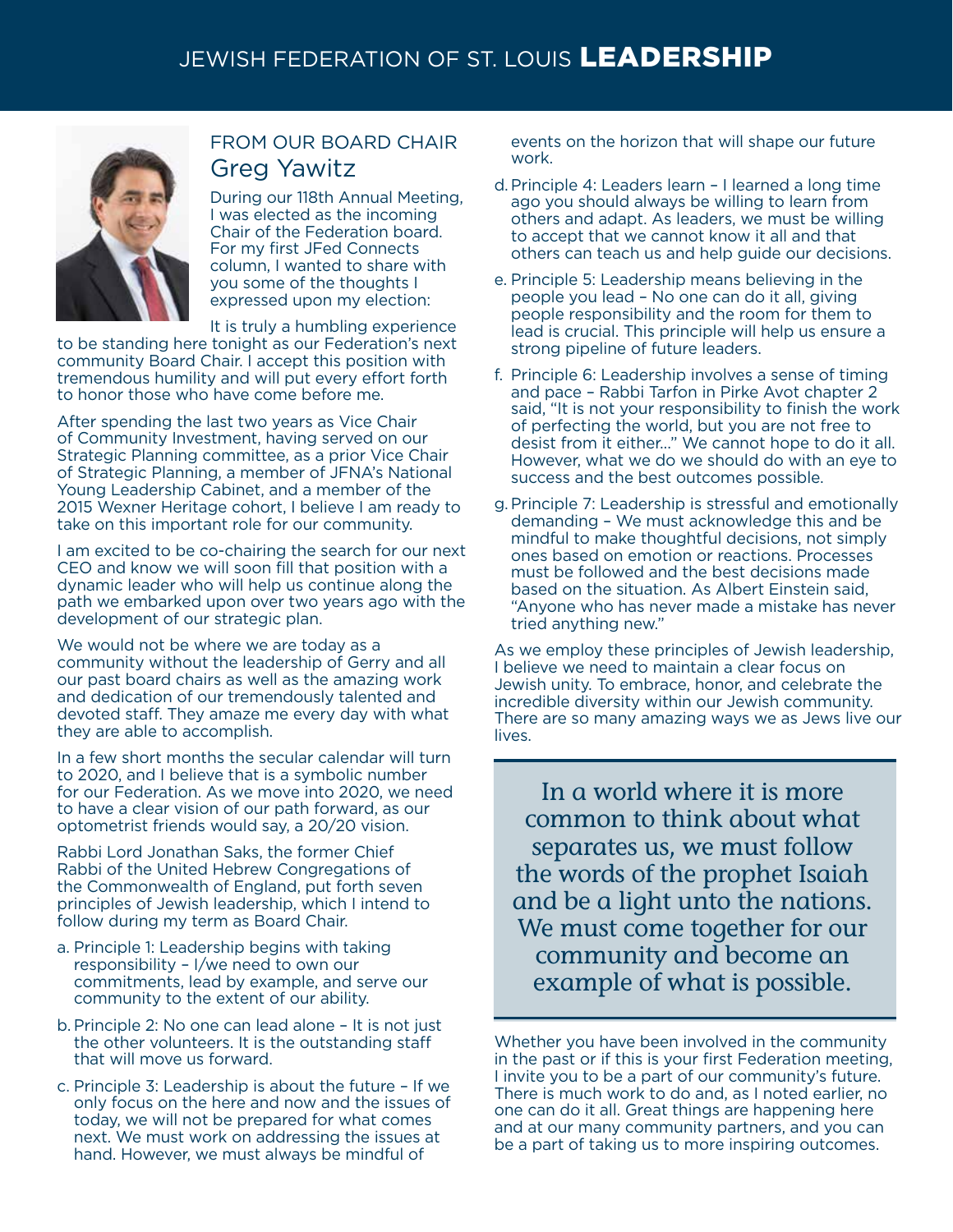### ANNUAL MEETING

Federation's 2019 Annual Meeting and Election of Officers took place Sept. 12 at our Kaplan Feldman Complex with more than 300 people in attendance

They heard about the yearlong work of the Federation from Gerry Greiman as outgoing Board Chair, received a State of Federation from Patty Croughan, installed and heard from our new Board Chair Greg Yawitz.

The 118th Annual Meeting also featured the election of officers, directors, and trustees. Find a list of all of our new leaders at JFedSTL.org/About-Us/Our-Board.











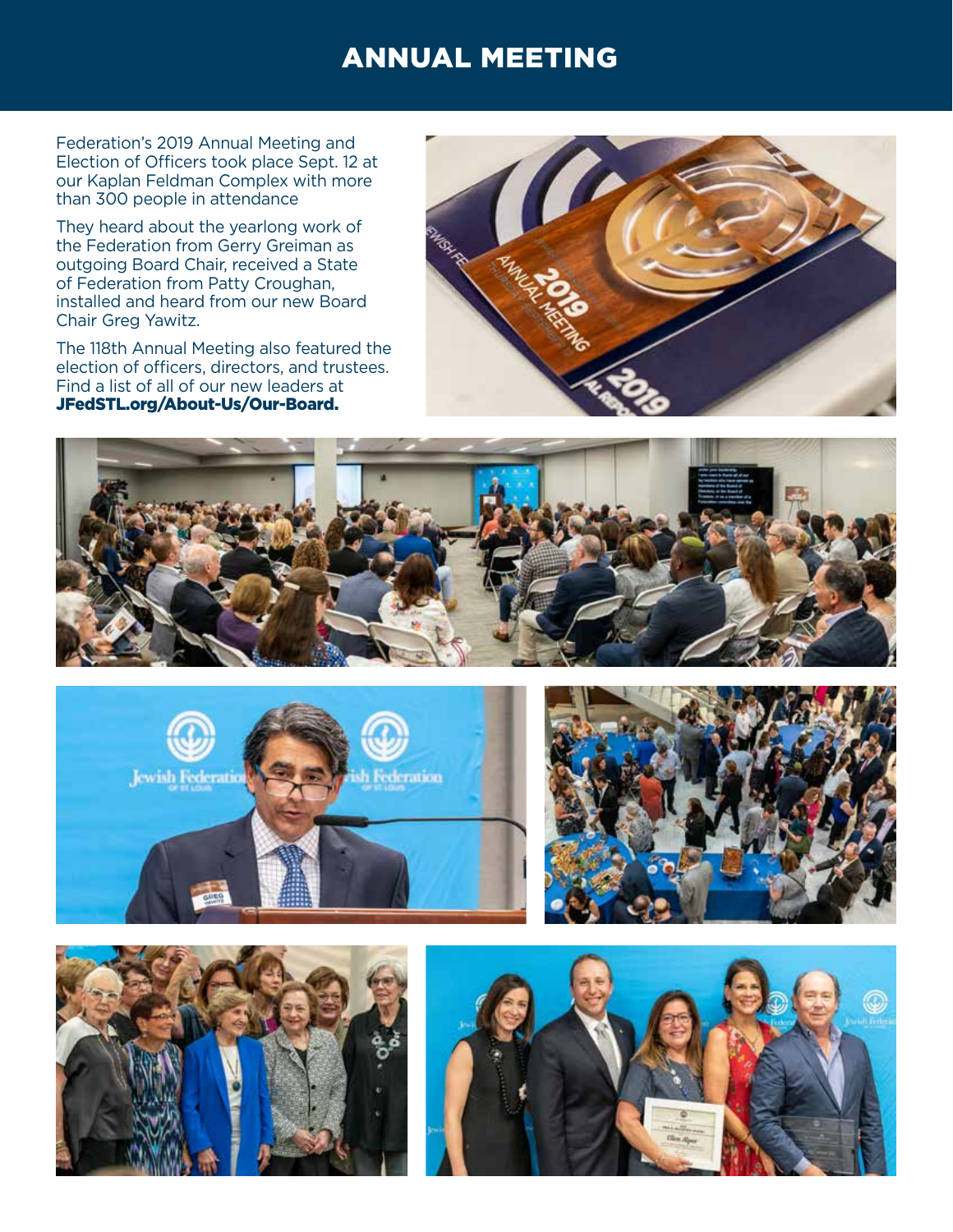# VOLUNTEER SPOTLIGHT

During the 2019 Annual Meeting, Federation honored three volunteers and one corporation who have excelled in the areas of leadership in our community.

### Fred A. Goldstein Professional Leadership Award Recipient

The award honors individuals who excel in their field, have a significant track record over time, have introduced important innovations, and are perceived as role models by other professionals and volunteers.



**Ellen Alper, Executive Director of** NCJW St. Louis, is the recipient of the 2019 Fred A. Goldstein Professional Excellence Award. With Ellen's professional leadership, NCJW St. Louis has 1,500 members and is consistently recognized as one of

the exemplary sections of NCJW in the country. Ellen supervises an office and the Resale Shop staff. Ellen's work on behalf of NCJW has her representing a primarily Jewish organization while collaborating and convening with the broader community around issues of importance to women, children, and families. Her leadership and vision in refocusing NCJW's advocacy and social justice work has catapulted the organization into an even stronger community profile including an increased presence in Jefferson City by NCJW staff and volunteers, in working and testifying on legislation concerning human trafficking, domestic violence, daycare safety issues, and improving access by low-income women to reproductive healthcare.

### David N. & Roselin Grosberg Young Leadership Award Recipients

The award recognizes volunteer leaders in the Jewish community who are 40 years and younger and demonstrate active Jewish leadership and commitment to Federation's Annual Community Campaign.



Andy Babitz was the Chair of Federation's YPD Relaunch Task Force, creating a strategy for the future of young adult engagement in the St. Louis Jewish community. Andy was a Wexner Heritage Foundation Fellow and a Millstone Fellow. He serves on Federation's

Development Committee and was a member of the Millstone Institute Advisory Committee. Andy is currently a Vice President of United Hebrew Congregation, was co-chair of the UH Gala with his family, and previously served as a UH board member and religious school teacher. Andy was co-commissioner of the community-wide intercongregational softball league. Andy practiced law for nine years and is currently a financial advisor with Northwestern Mutual – The Babitz Financial Group.



Lauren Cohen serves on Federation's Professional Society Advisory Council and helped launch and currently co-chairs the Professional Society Women's Initiative. She participated in the pilot program for ACCESS Leadership and will co-chair the

2020 cohort. She is also a member of the Millstone Institute Advisory Committee. Lauren is also on the Board of the ADL Heartland, co-chaired the ADL Glass Leadership Program, and is now Chair of the ADL Staenberg Fellows Program. Lauren is a litigation attorney with Capes Sokol Goodman and Sarachan, P.C. Lauren recently became a certified professional coach and frequently speaks on topics related to empowering professional women, leaders, and teams.

### The RubinBrown Corporate Leadership Award **Recipient**

The award is given to a company that exemplifies philanthropic leadership in our community. The recipient of this award demonstrates a commitment and dedication to philanthropy that enhances our community in a meaningful way.



fine european inspired footwear. est. 1918.

**Wolff Shoe Company** is an importer of women's fashion footwear. Beginning as a domestic producer of shoes over 100 years ago, Wolff Shoe Company remains a successful family business currently in its fourth generation of family leadership. The company's continued success is rooted in its commitment to delivering intrinsic value and superior craftsmanship, as well as its ability to cater to small boutiques, independent retailers, and major retail accounts alike.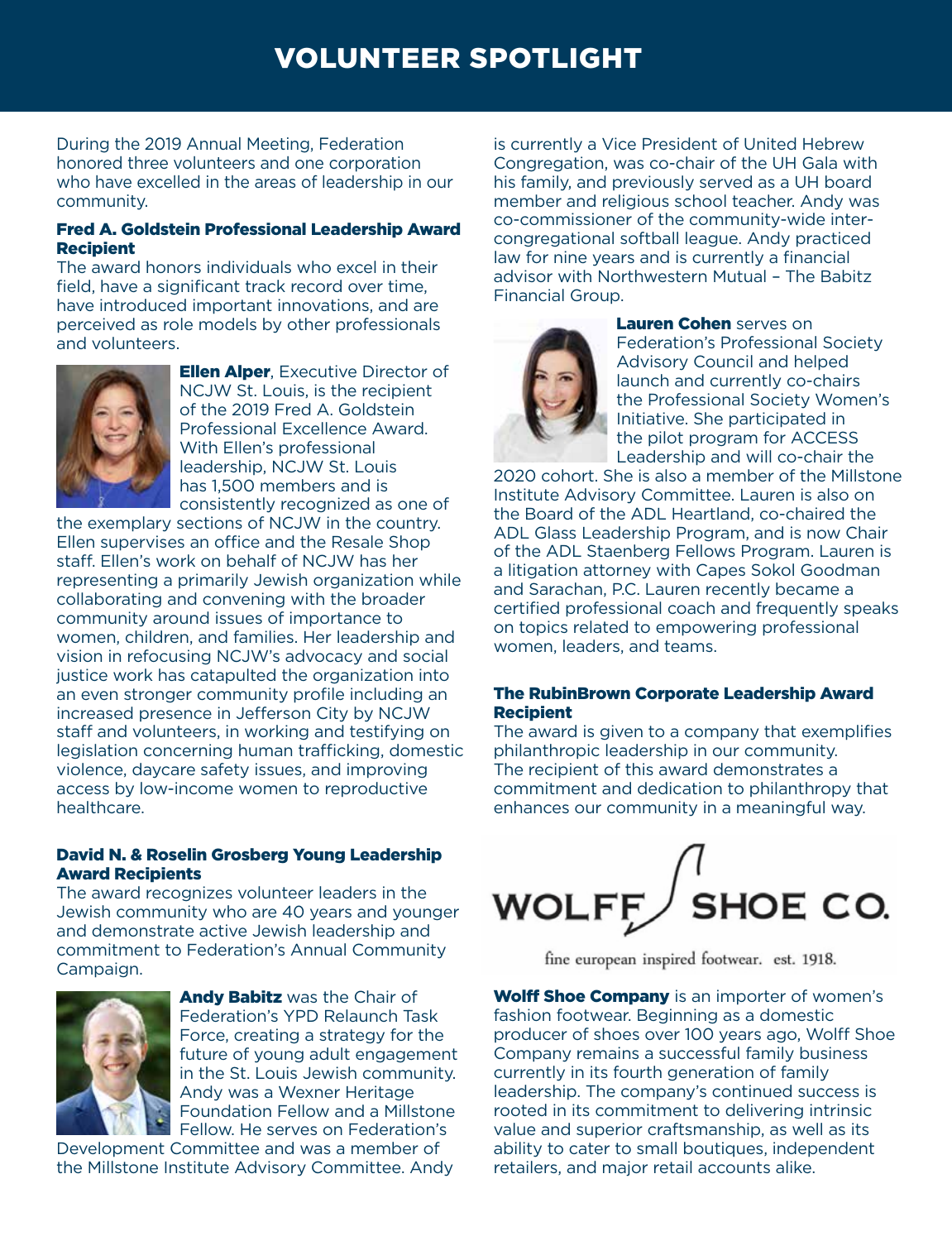# WHAT'S HAPPENING?

#### Art Lifts Us

Art as inspiration may provide a path for creative and critical thinking as well as ignite the senses. As beautiful as the renovated Kaplan Feldman Complex is, new works of art have been added to the interior and exterior to enhance the environment and remind us of the vibrant and flourishing Jewish community.

Mark Salsbury of Third Degree Glass in St. Louis recently installed a colorful large-scale glass mobile that magically



plays with the light of the atrium lobby. **Salsbury** utilizes kilnformed glass to convey a balance between complex patterns and simple forms.

The abundant

natural light and clean aesthetic served as an inspiration for the concept and design, which added an additional layer of visual interest. Salsbury states, "This sculpture is a tribute to Federation's commitment to build on the successes of the past and strive for a better future."

On the exterior of the conference room is LIFT #2 and at the front is the larger recently-sited sculpture LIFT #3. Sculptor Larry Roots believes that in order for the works to be universal

#### Partner Highlight

On Nov. 14, to put a spotlight on the issues those in poverty encounter every day, two Federation partners, Congregation Temple Israel and National Council of Jewish Women St. Louis will co-host a community action poverty simulation experience. The simulation will help attendees to understand the human cost of poverty and the effect it has on the cycles of drug and alcohol abuse, violence, incarceration, and teen pregnancy.

Participants will role-play the lives of low-income families, including single parents, people with disabilities, and senior citizens on social security. The task of each family will be to provide food, shelter, and other basic necessities for four

and enduring, they should be appreciated from all angles, up close and afar, throughout varying seasons as well as throughout the day when light and shadow change the very nature of the work itself.



As the title implies and as stated by the artist, he hopes to create "an opportunity for humanity to overcome Earth's gravity and provide a feeling of the freedom of flight, which underlies the inspiration for these works."

For those who aspire to fly above it all, they may in time be swept up both literally and metaphorically as "to be lifted," Roots says, by these majestic sculptures, one with 13-foot wingspans and reaching a height of 14 feet.

In the spirit of Federation, Michael Staenberg hopes to add to the meaning, sense of belonging, and purpose by continually lifting up our Jewish community with the varied programs offered through Federation.

"When we place art into our world, we choose not only to beautify but to inspire," Staenberg says.

15-minute "weeks." The learning session will conclude with a discussion on the potential for change within our local communities and teach guests how we can take action to make a difference in the lives of those who struggle to survive in poverty.

To highlight this important community activity, Karen Sher, Federation's Vice President of Community Engagement, recently talked with Nancy Litz, one of the co-chairs of the simulation event, and Felice Joyce, Vice President of Advocacy for the local section of NCJW, about the simulation on Federation's new podcast, Here for Good. You can find that episode and all Hear for Good episodes at JFedSTL.org/ HearForGood.



#### 7th Cohort of Millstone Fellows

Jewish Federation of St. Louis has announced the 2019-2020 class of Millstone Fellows, the Millstone Institute's premier program for emerging and established leaders in the St. Louis Jewish community.

This select eight-month leadership program creates conditions that spark the emergence of new ideas and new leaders who will envision and realize a strengthened Jewish community. Facilitated by local and national trainers and educators, Fellows integrates Jewish learning with general leadership skill building so that participants will become more informed, thoughtful, and effective leaders wherever they are leading.

The program kicked off with an opening retreat on Sunday, September 22.

The 7th Cohort of Millstone Fellows consists of:

- Stephen Davis Rachel Deutsch Laurie Furman Michelle Gerchen Traci Goldstein
- Sabrina Gornish Julia Kofkoff Gould Lisa Hirshberg Elliot Kleiman Danny Kraus

Elizabeth Lieberman Stacey Owens Ryia Ross-Peterson Christine Schulze Arza Sheffy-Raviv

Erica Steen Rachel Thimangu Julie Zuick